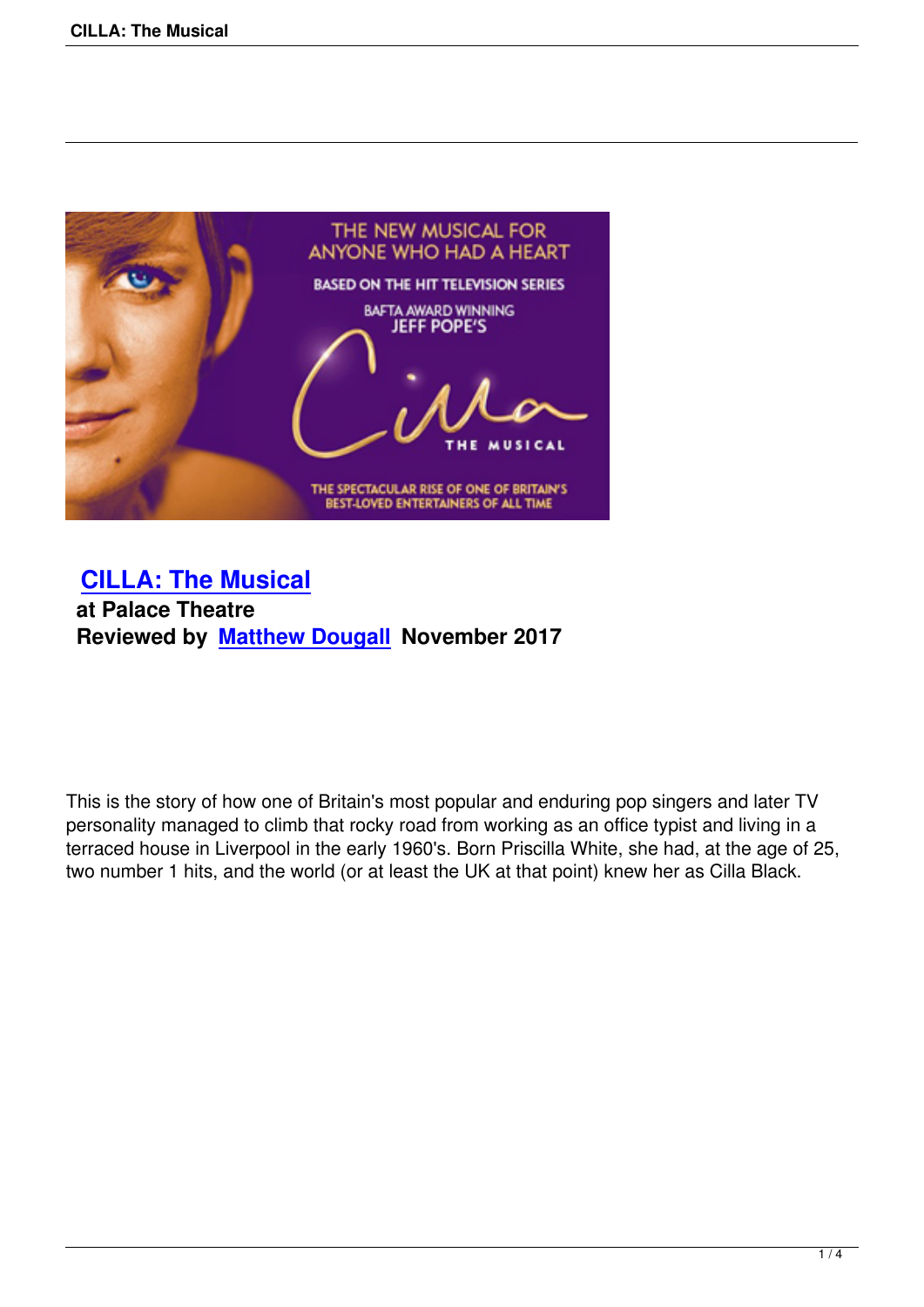This true story is based, not on a fresh and clean look at her career, but instead on a TV programme of the same name from three years ago, when the redoubtable Sheridan Smith starred as Cilla. Thus making things a little more complicated than perhaps they may have been.

This is most definitely a book Musical though, and it is all the better for it. Some lovely dialogue between songs which helped to bring her story well and truly to life. Personally I would have liked a little more dialogue to compliment the story, but since the Musical was already three hours long - too long actually - then the only way this would have been possible would have been to have cut a couple of the songs.

The Musical starts in 1962 and her being introduced to Brian Epstein by Ringo Starr, and finishes just before she becomes a household TV name. This is the young Cilla, the Cilla in fact that I never knew or was really ever aware of. I grew up knowing only of Cilla Black, host of Surprise, Surprise and Blind Date!

With a rather minimalistic but adequate set, we went from Cavern Club to Cilla's living room, to Manager's Office etc, and the scene changes somehow seemed to take for ever. There was one occasion at least where our two protagonists were standing facing forwards as if waiting for a bus, whilst the set slowly changed behind them. The lighting was mostly good - I particularly enjoyed the Ed Sullivan Show sequence - but some of the lights shining directly into the audience could have been cut.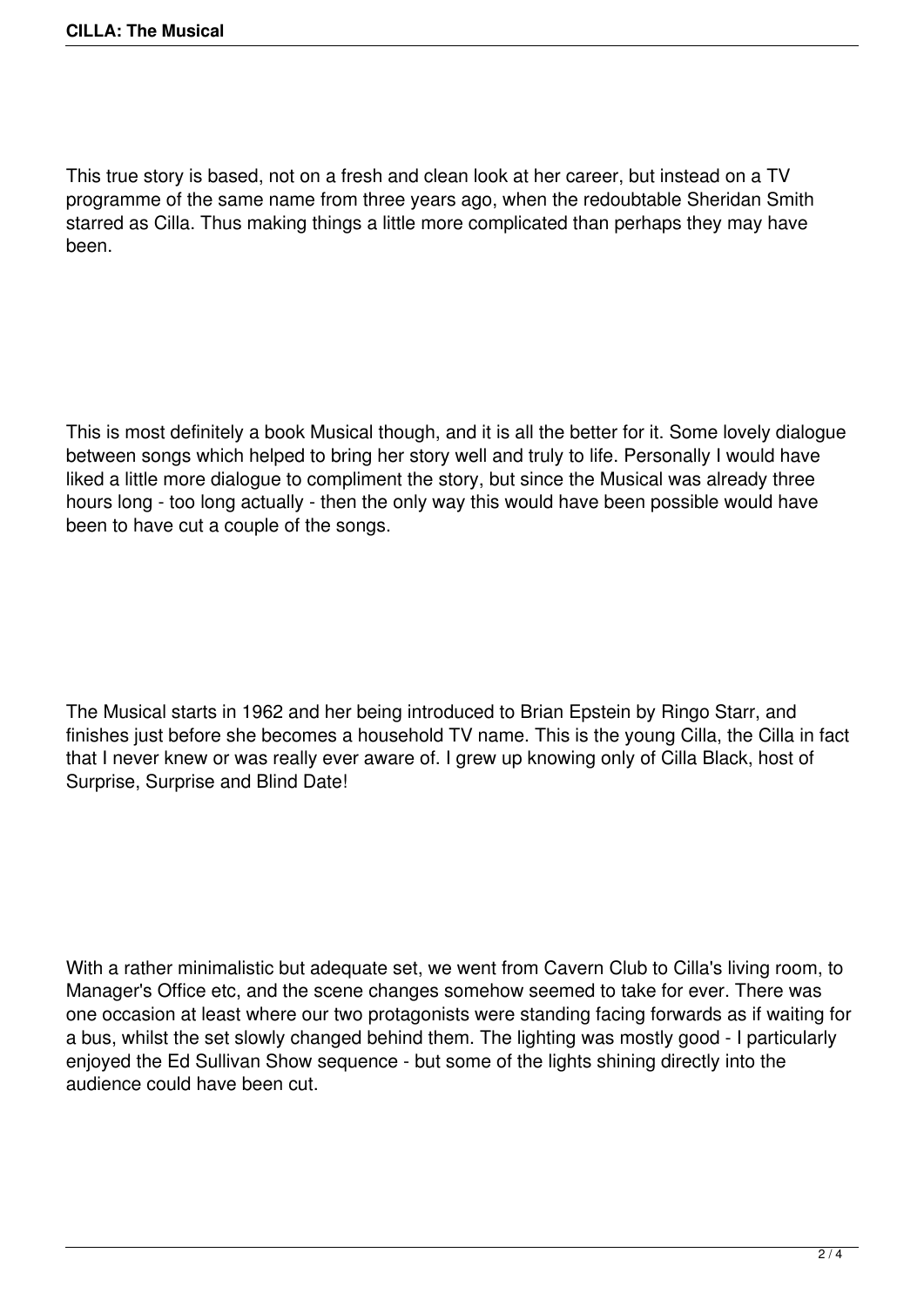The Musical stands or falls however on really only one performance; and that of course is the driving force behind and the reason for this show, the actress playing Cilla Black. After doing some you-tubing this morning to compare her with the genuine article, then I can honestly say you would have had to have gone a very long way to have found someone better. **Kara Lily Hayworth**

simply WAS Cilla, and her rendition of the song Anyone Who Had A heart which closed Act 1 was spine-chillingly good.

The young and devoted young lad who fancied Cilla, and then spent the rest of his time as her rock, her second manager, and eventually her husband, Bobby, was an excellently measured and consistent performance as he grew in age and confidence throughout. A lovely and truthful performance by **Carl Au**.

**Andrew Lancel** gave another very truthful and sincere performance as Brian Epstein, a manager who had to 'hide his love away', and eventually paid for it with his own life. A very touching performance. A special mention too must go to **Neil McDonald** as Cilla's father. A very likeable and personable performance.

Along with Cilla's hits we are treated to songs by The Beatles, Jerry and The Pacemakers, and The Mamas and The Papas, but be warned, the volume is turned up way too high the whole evening. It felt like I was in the same room as an elderly deaf relative with the TV on maximum volume, tearing at my eardrums.